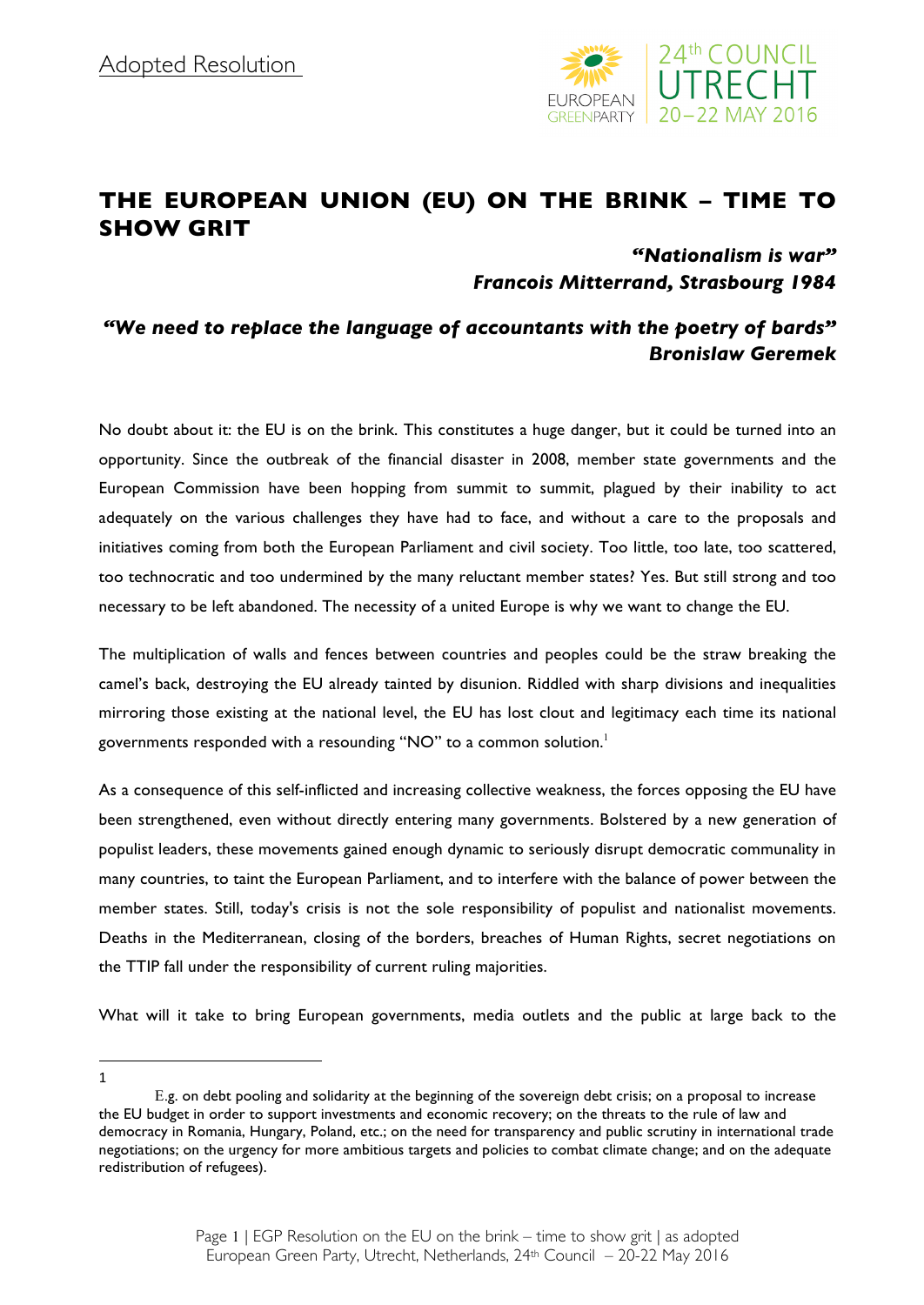

awareness that only EU solutions and solidarity are fit to address the current challenges? Since regression is always possible, a new trajectory has to be based on proposals that demonstrate that the EU is the adequate framework to deal with global challenges. To reach this goal we are building alliances with democratic, social and environmental forces and movements. But what we need most urgently is to find ways to rekindle the desire for European integration, through renewed purpose and direction.

Many national governments blamed problems of a changing world on the EU. As Greens we see European integration as part of the answer for the challenges we are facing together. Breaking the European project would on the contrary make joint solutions more difficult. That is also why we want the UK to stay part of the European Union.

The European construction must be a shared project and horizon; a democratic union based on a community of values and not just of currencies, not an end in itself but a tool to build a just, safe and sustainable society. It will take more than a single market or a single currency in order to strengthen peace, tame globalisation, defend civic and human rights and organise a transition towards a sustainable Green economic and social system. Much in the same way, none of these crucial challenges can be tackled with a return to nationalism and chauvinism.

It is time to step up to the plate to show fighting spirit and to wage a valiant struggle for the European dream.

## **Think EUROPEAN, act Green**:

- 1. Our cultures and societies are stronger than those who gain consensus through fear and claims of simplistic solutions; we are convinced that current tendencies leaning towards a disaggregation of the EU project can be stopped. Despite what Euro-sceptics and other anti-EU forces say, Europe is the future of democracy – it's about reclaiming power and sovereignty at the level where it is yielded, and from international corporation, financial markets, transnational networks and organised crime. The future of democracy will also be played out both on a local, national and global level and we will be all the more secure if we will play together with our neighbors: it is a fascinating challenge, and we are ready for it. This challenge is about opening a reform process that would not only allow the construction of truly democratic institutional framework but also a shared ownership of the European political space**.**
- 2. In a world where currently more than 60 million people have had to leave behind their homes due to conflict or natural and climatic events, going back to borders and building real or imaginary fences between EU countries is wrong. Borders are a reality, but to try making them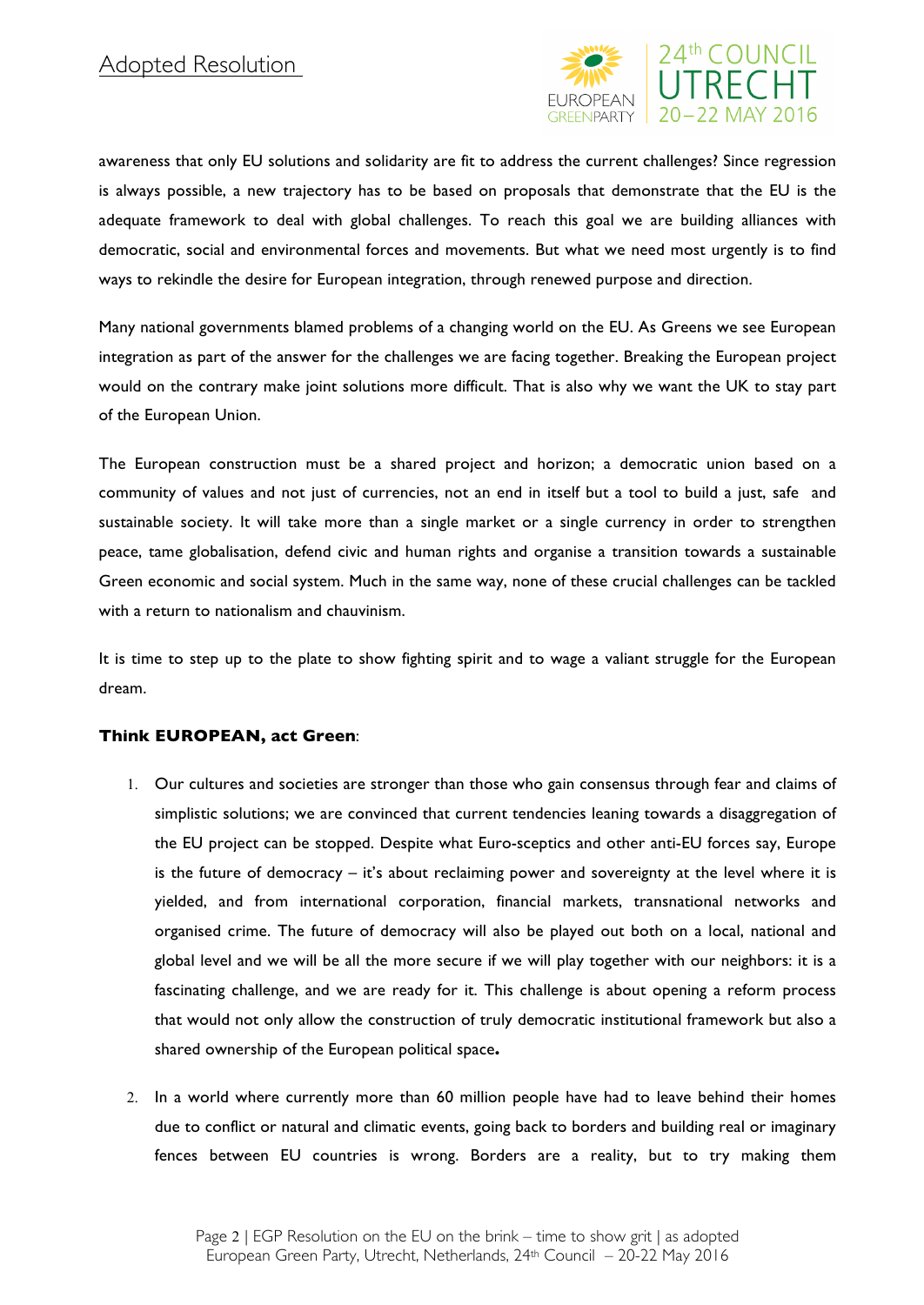

impenetrable is not only morally unacceptable but politically ineffective and economically disastrous: they violate our values of human rights and freedom as established by International and EU Law and do not ensure our security; they increase the human suffering of refugees who are left stranded; they instill a sense of failure in European citizens, who see borders and barriers erected once again after it took so long to tear them down; and they have an absurd economic cost (up to 110 billions euro in the next 10 years<sup>2</sup>), where security measures are wasted on helpless women, men and children instead of on effectively using our means to stop war, terrorism and its causes. Solidarity, respect of human rights and rule of law are among the very reasons which attract so many people to our shores: they are the most effective approach to find working solutions at a sustainable cost, the prerequisite to govern a situation which is challenging, but perfectly manageable for the richest continent on earth. Just imagine how many decent shelters or integration measures could have been organised with the supposed 106 million euros spent in Hungary to build its fences, or the 200 million pounds spent by the UK to stop migrants and asylum seekers in Calais. Our main message is one of building a collective "common sense", able to face what is no more an emergency but is becoming a "new normal"; a collective "common sense", which radically rejects the catchy logic of populist and nationalist rhetoric, simply because their solutions never functioned. Let us reassert this truth: solidarity works.

3. Years of blind austerity measures, promoted under the flag of pursuing necessary reforms, where public expenditure and investments were treated as deficits to be cut, contributed to bringing many EU economies to a standstill; they helped undermining the European promise of shared prosperity, brought back resentment and prejudice between Europeans and made void the value of solidarity. We witness the feeling of a growing distance between technocratic elites and citizens. But opposing austerity and technocracy is not sufficient to turn our fate around: we must indeed build a new future on the basis of sustainability within planetary boundaries. In the framework of a wider democratic reform, aimed at overcoming its current deficit of decisioncapacity and legitimacy, the EU must change its economic governance. We need a roadmap with a timetable for EMU reform, including its democractisation. In particular, it is necessary to limit and frame the powers of the Eurogroup, where we should get rid of its opaque, informal procedures and uncontrollable decisions and make it subject to the rules of normal EU decision-making. Moreover, the European Parliament must be able to fully participate in the decision making process of all economic and financial matters. The President of the Commission should continue to be elected by the European Parliament after a public process enhancing citizens' participation and involving European parties (Spitzenkandidaten). And national parliaments should make their

l 2

http://uk.reuters.com/article/uk-europe-migrants-schengen-france-idUKKCN0VC0HX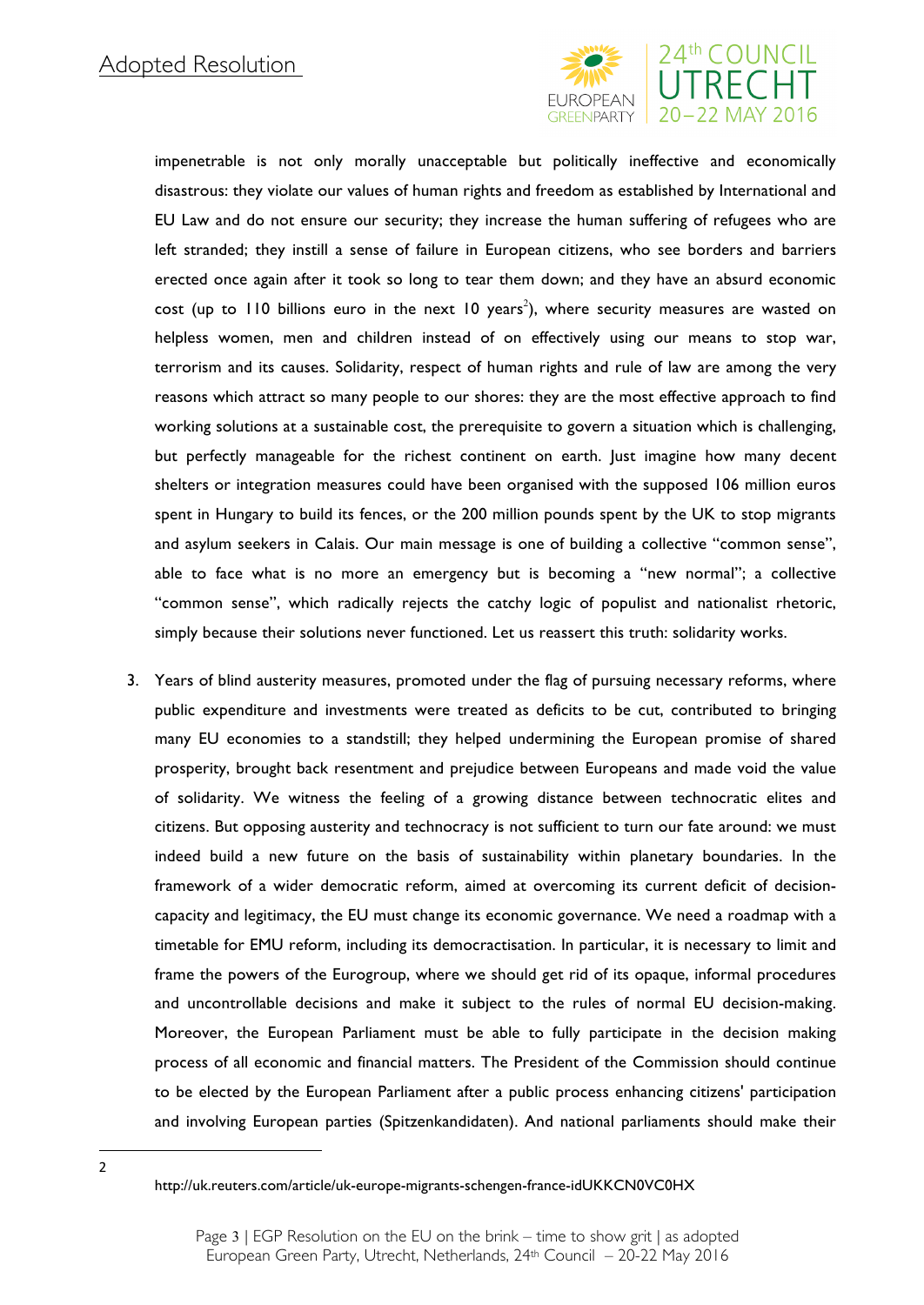governments accountable over how they act on the EU level. This can happen only with the strengthening of a European public sphere, of Europe-wide media and political debates over our shared continent.

4. Besides preparing future reforms, we need to stop and revert the erosion of common rules and long established social rights, which is today underway. The drift towards a subtle dismantlement of crucial citizens' rights, a progressive emptying of the right of non discrimination of workers, and the introduction of loopholes and exceptions in the right of free establishment and circulation, are not just a cynical attempt to convince a reluctant national public opinion to stay in a less united Europe. They are a dangerous for all EU citizens. Too much political capital and a feeling of togetherness has already been wasted: we have to counter arguments in favor of renationalisation, by showing that a strong European framework can enlarge the scope of rights and freedoms for its citizens, and not restrict them. Enhanced cooperation among member states could be a useful tool.

But even the best procedures and decision-making are no guarantee that policies themselves will change. We need coherent EU wide political action and new alliances, to reverse the ongoing trend of unsustainable growth, scarce and low paid jobs, waste of talent, continued social exclusion and weak energy policies; we must take up the results and the global responsibilities derived from the Paris Accord. A "Green New Deal" is at the core of our European economic and social agenda: going Green is the most promising way to create jobs of quality and innovative economic activities, in which individual initiatives, a better distribution of profits and technological innovation are coherent with the need for an ecological transition, an ambitious sustainable investment policy. A new European investment strategy should focus on promoting resource and energy efficiency, the digitalization of industry and new industrial production technologies, while also safeguarding social justice. The EU should finally meet its responsibility to tackle the global climate crisis.

In these troublesome times, when so many doubt the value of our common endeavour, we have to remember what a group of young prisoners of the fascist regime on a remote island wrote in 1941, in the midst of the Second World War, when Hitler seemed unstoppable: "*A free and united Europe is the necessary premise to the strengthening of modern civilization, for which the totalitarian era represented a*  standstill.<sup>3</sup>" It is our obligation to continue defending this project.

l 3

In 1941, Ernesto Rossi and Altiero Spinelli, drew up a manifesto "for a free and united Europe" while held captive on the Italian island of Ventotene. It is commonly referred to as the Ventotene